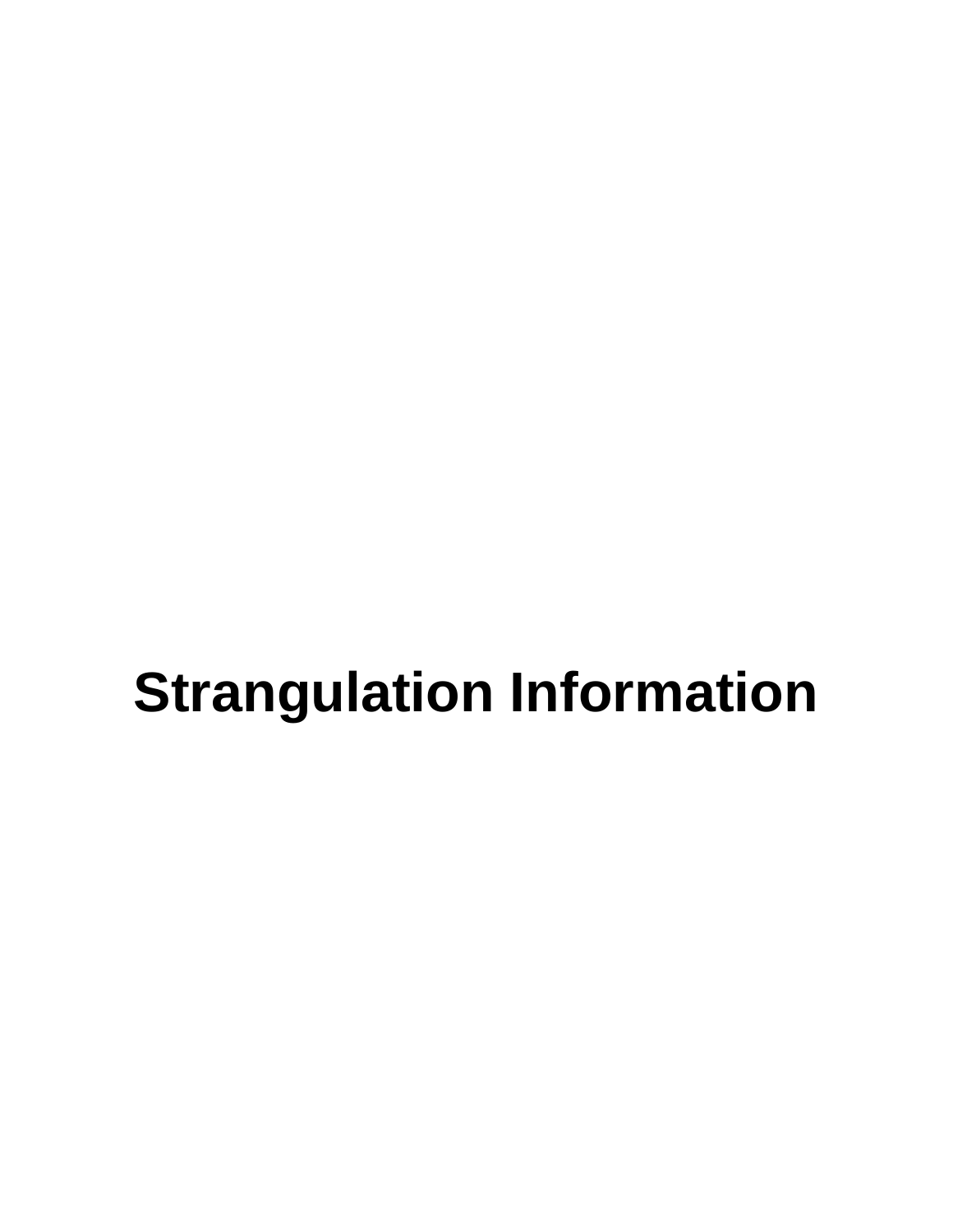# **Symptoms of Strangulation**  *(non-visible injuries?)*

- **Breathing changes**
	- $\checkmark$  Inability to breathe
	- $\checkmark$  Difficult to breathe
	- $\checkmark$  Hyperventilation
	- $\checkmark$  Shortness of breath

# **Voice changes**

- $\checkmark$  Hoarseness
- $\checkmark$  Loss of voice
- $\checkmark$  Raspiness (stridor)
	- $\triangleright$  Rule out asthma/allergies/pre-existing illnesses and document in your reports
- $\checkmark$  Nerve and/or larynx damage

# **Swallowing changes**

- $\checkmark$  Difficult to swallow
- $\checkmark$  Painful to swallow
- $\checkmark$  General "sore throat"

# **Vision changes**

- $\checkmark$  Blurred vision
- $\checkmark$  Darkening
- $\checkmark$  Tunneling
- $\checkmark$  Dizziness

# **Fainting or Unconsciousness**

- **Altered mental state**
	- $\checkmark$  Short-term and long-term memory loss
	- $\checkmark$  Light-headed or "head rush"
	- $\checkmark$  May appear combative due to loss of oxygen in the brain
- **Shaking**
	- $\checkmark$  Especially legs when maintaining balance
- **Short-term and long-term brain injury**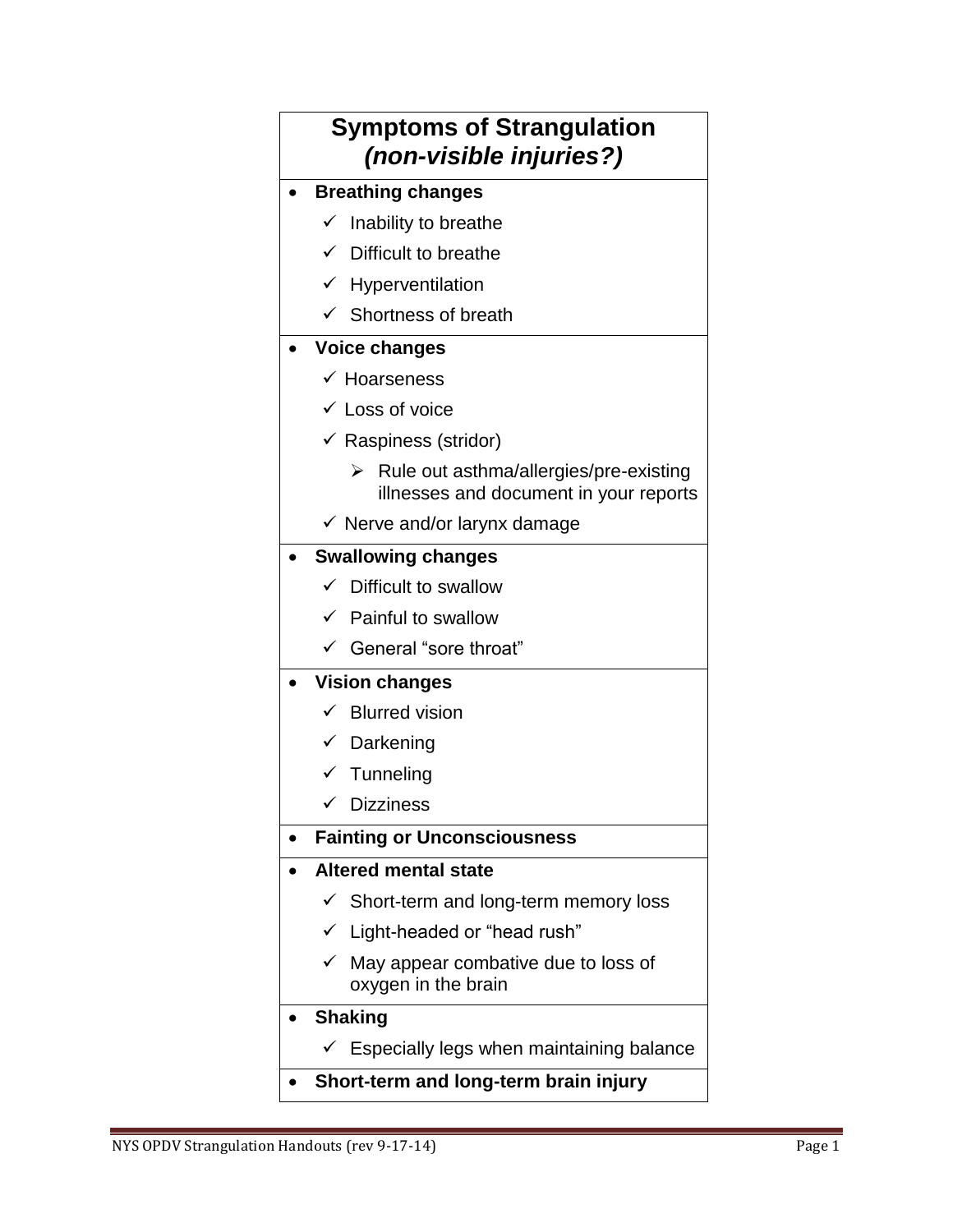# **Visible Signs of Strangulation on victim**  *(Photograph when possible)*

# **Lung damage/vomiting**

 $\checkmark$  Aspiration risk if vomit was not discharged – get medical help immediately!

#### **Abrasions/fingernail scratches on neck or chin**

- $\checkmark$  Determine if they are offensive or defensive injuries
- $\checkmark$  Fingernail marks more commonly result from the victims' own fingers, usually as they try to pry their abusers' body part or object from their own necks.

#### **Bruises (ecchymoses ) on neck or chin**

- $\checkmark$  These bruises are generally caused by the strangler's grasp/grip.
- $\checkmark$  Most likely to see such bruises at pressure points of fingertips
	- $\triangleright$  The area between the thumb and forefinger will not cause bruising because there are no pressure points
- $\checkmark$  May show outline of strangler's fingers, especially the thumb
	- $\triangleright$  Since the thumb causes more pressure than the other fingers, you will probably see more singular thumb impression bruises than bruises showing the complete hand grip/grasp.
- **Ligature marks**, depending on the object used
	- $\checkmark$  Object used, necklace/other jewelry worn by victim, natural skin folds
- **Redness on the neck** (erythema)
	- $\checkmark$  Although red marks may disappear quickly, still may demonstrate a detectable pattern.
	- $\checkmark$  These marks may or may not darken to become a bruise. If bruising occurs, it may not appear for hours or even days.
		- $\triangleright$  Remember to follow up to determine color changes of bruising this may be new evidence if nothing was visible at first visit.

#### **Neck swelling**

- **Massive tongue swelling** (edema)
	- $\checkmark$  Caution: may block victim's airway
- **Coughing up blood**

#### **Miscarriage**

*If this occurs, it will usually be after the incident*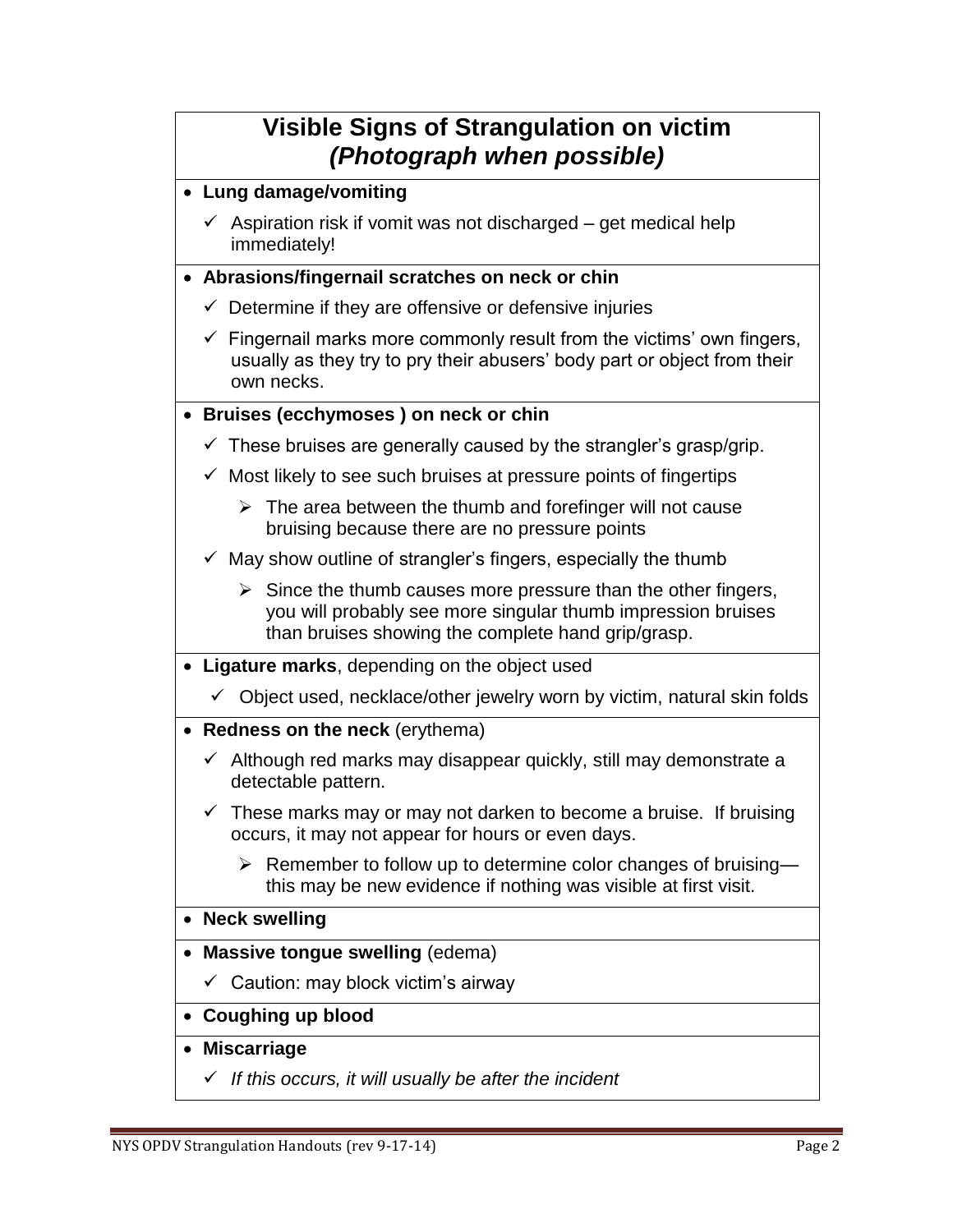| Loss of bodily functions - Involuntary urination and defecation |                                                                                                                                                                                                                                                                                            |  |
|-----------------------------------------------------------------|--------------------------------------------------------------------------------------------------------------------------------------------------------------------------------------------------------------------------------------------------------------------------------------------|--|
|                                                                 | $\checkmark$ **Indicative of being closer to death**                                                                                                                                                                                                                                       |  |
|                                                                 | $\checkmark$ Ask about this while explaining to victims that this is a natural result<br>of strangulation because they may be embarrassed or reluctant to                                                                                                                                  |  |
|                                                                 | volunteer such information.                                                                                                                                                                                                                                                                |  |
| • Petechiae or petechial hemorrhage                             |                                                                                                                                                                                                                                                                                            |  |
|                                                                 | $\checkmark$ Tiny red, brown, or purple "dots," ranging in size from a pinpoint or a<br>speck of dust to around 1/10 <sup>th</sup> of an inch                                                                                                                                              |  |
|                                                                 | $\checkmark$ Occur as a result of blood capillaries that burst from the<br>strangulation, causing bleeding under the skin.                                                                                                                                                                 |  |
|                                                                 | $\checkmark$ Petechiae or petechial hemorrhage are often found:                                                                                                                                                                                                                            |  |
|                                                                 | $\triangleright$ Under the eyelids and the white part of the eyeball when<br>capillaries in the eyes are ruptured                                                                                                                                                                          |  |
|                                                                 | $\triangleright$ On the neck above the area that was strangled                                                                                                                                                                                                                             |  |
|                                                                 | $\triangleright$ Gums                                                                                                                                                                                                                                                                      |  |
|                                                                 | $\triangleright$ Lips                                                                                                                                                                                                                                                                      |  |
|                                                                 | $\triangleright$ Around or behind the ears                                                                                                                                                                                                                                                 |  |
|                                                                 | $\checkmark$ May be in a cluster resembling a rash                                                                                                                                                                                                                                         |  |
|                                                                 | $\checkmark$ They don't lose their color when you press on them                                                                                                                                                                                                                            |  |
|                                                                 | Note: The presence of petechiae helps to show whether a person<br>committed suicide by hanging or was hanged by someone else to make<br>a murder look like a suicide. If petechiae are found in a person hanging,<br>it is a strong indicator that the person was still alive when hanged. |  |
|                                                                 | $\checkmark$ None of this is absolute: The presence of petechiae does not prove<br>strangulation, and the absence of petechiae does not disprove<br>strangulation.                                                                                                                         |  |
| "Bloody red eyes" (or subconjunctival hemorrhage):              |                                                                                                                                                                                                                                                                                            |  |
| ✓                                                               | This occurs when the white part of the eye becomes bright red after<br>a blood vessel breaks just under the clear surface of the eye.                                                                                                                                                      |  |
|                                                                 | $\checkmark$ These will often look horrific, but are not believed to be painful                                                                                                                                                                                                            |  |
| ✓                                                               | They generally last for 10-14 days                                                                                                                                                                                                                                                         |  |
| ✓                                                               | Note: Petechiae and bloody red eyes may also be the result of a<br>strong sneeze or cough that causes the burst capillary, so be sure to<br>ask whether such occurred and document the response on your<br>report.                                                                         |  |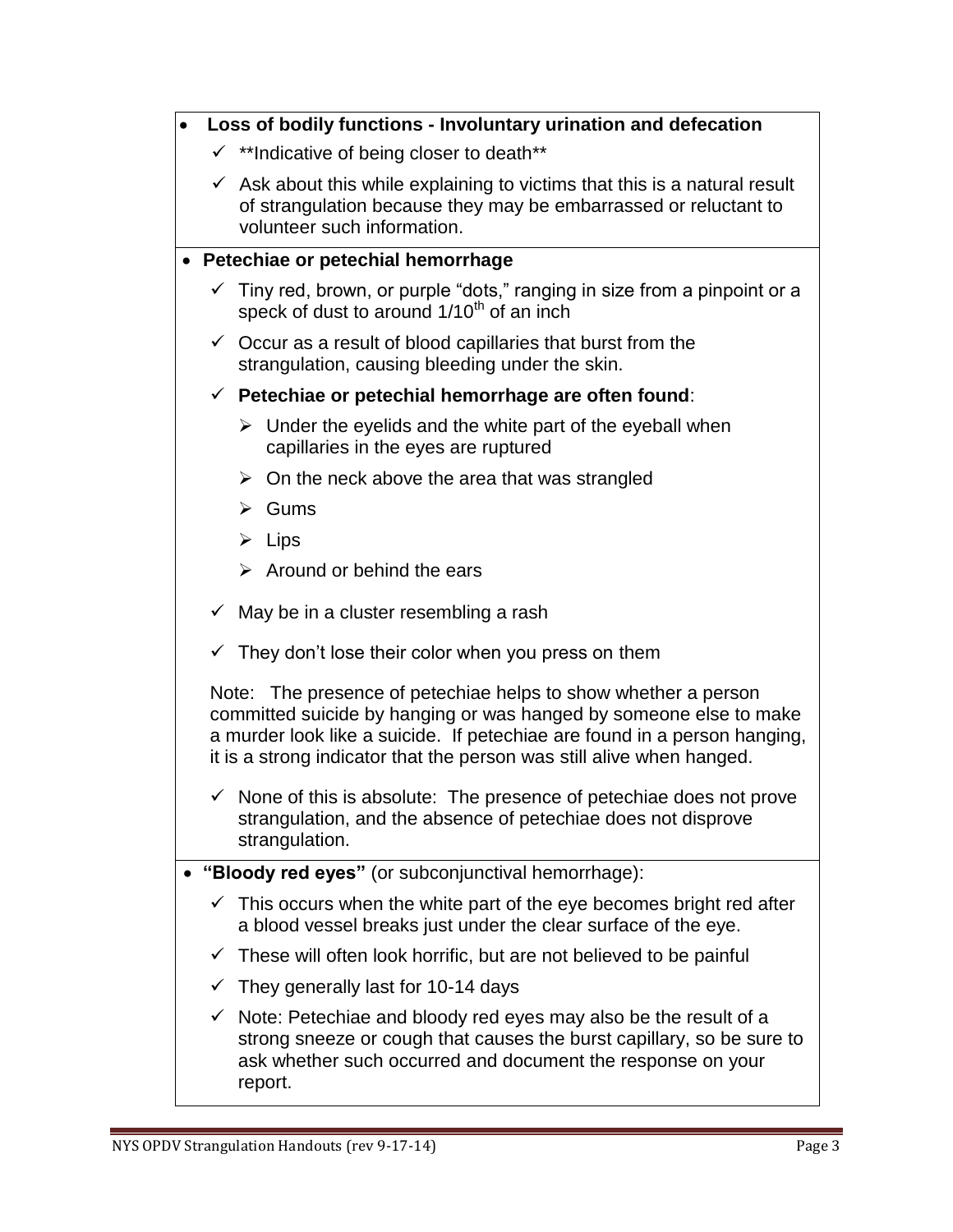# **Strangulation – Descriptions & Statements**

# **Victim's description of the experience**

- "I thought he was going to kill me"
- "I thought I was going to die"
- "I couldn't breathe" "I passed out"
- "I vomited" "I lost control of my bowels"
- "I had trouble swallowing"
- "I saw stars" "I had a head rush"
- "I was dizzy" "Everything was fuzzy"
- "It was like looking through a tunnel"
- "Everything was black and white"
- "I thought that I was being hung by his hands"

# **Suspect's statements or declarations while strangling victim**

- "I'm going to kill you!"
- "You're not leaving me!"
- "You know I can kill you!"
- "No judge, no cop, no DA can keep you safe"
- "I'm going to pop your neck."
- "I'm going to do an O.J. and leave no evidence"
- "What did I tell you last time?"
- "Why do you make me do this to you?"
- "I didn't mean to squeeze so tight."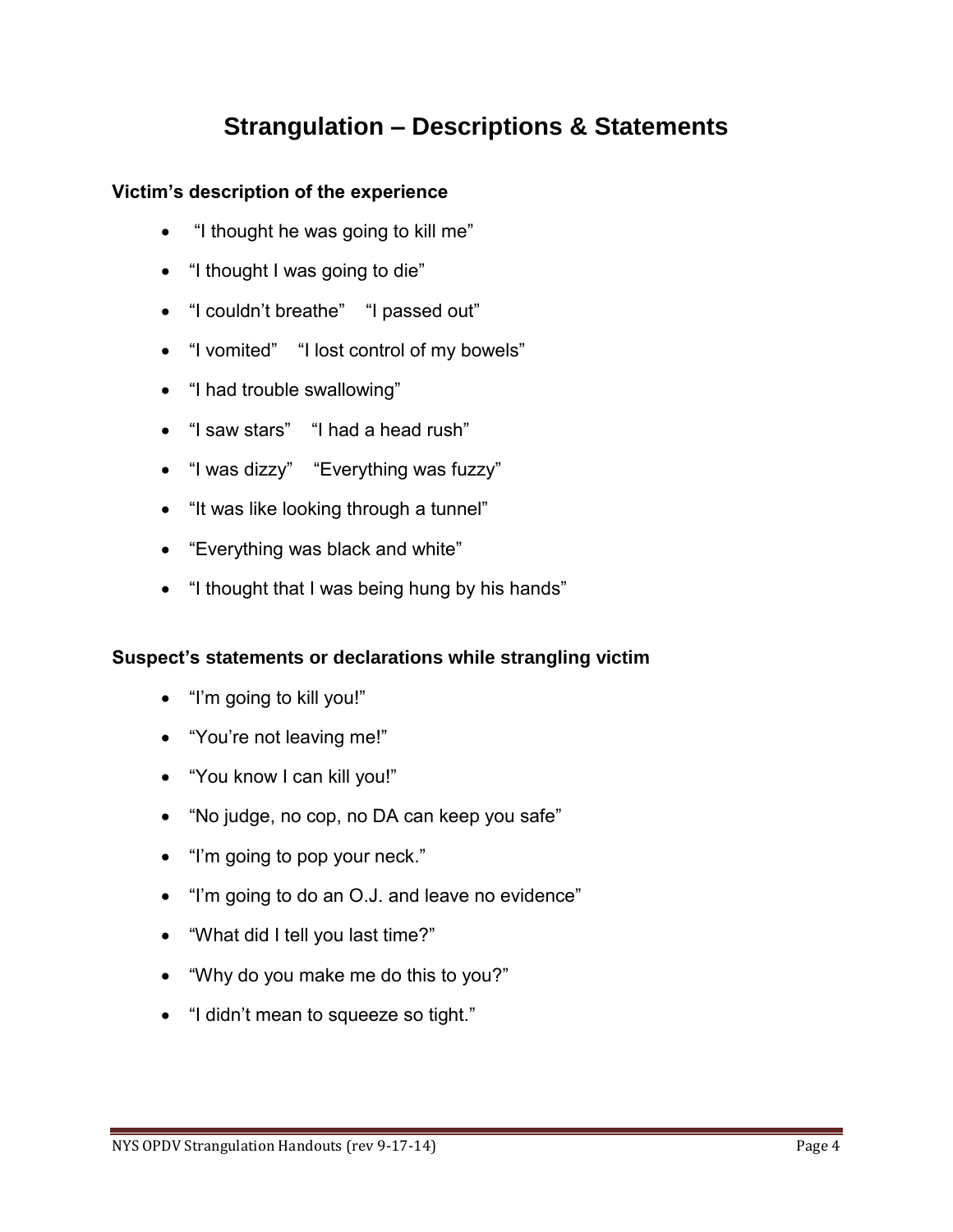# **Strangulation – Interview Questions**

# **Determining the victim's physical and mental condition**

- Is medical attention needed? *(Call EMS!)* Was medical attention sought?
- Do/did you have any difficulty breathing?
- Do/did you feel shortness of breath?
- Do/did you have a sore throat?
- Do/did you feel pain, discomfort, or have trouble swallowing? *(larynx injury)*
- Did you faint or lose consciousness?
- Do/did you feel lightheaded?
- Did you black out?
- Did you vomit, cough up blood, urinate, defecate, or lose any bodily functions?
- Do/did you have any "visible" injury? Where? *(Photograph, if possible)*
- About how long did the strangulation last? *How long did it feel like?*
- How did it stop? *(I broke away; Someone came by; Police shouted at the door)*
- Did you try to protect yourself? Describe. *(Photograph, if possible)*
- Ask victim to describe and demonstrate how she was strangled. *(Videotape or photograph the demonstration, if possible.)*
- $\bullet$  How hard was the grip how much pressure was applied?
- If injuries, did you show them to anyone?
- What did you think was going to happen?

# **Determining the suspect's actions during strangulation**

- What did "he" use? (Hands? Forearms? Chokehold? Knee?)
- If hands, did he use one or two hands?
	- $\checkmark$  If one, was it the right hand or the left hand?
	- $\checkmark$  If one, what was he doing with his other hand?